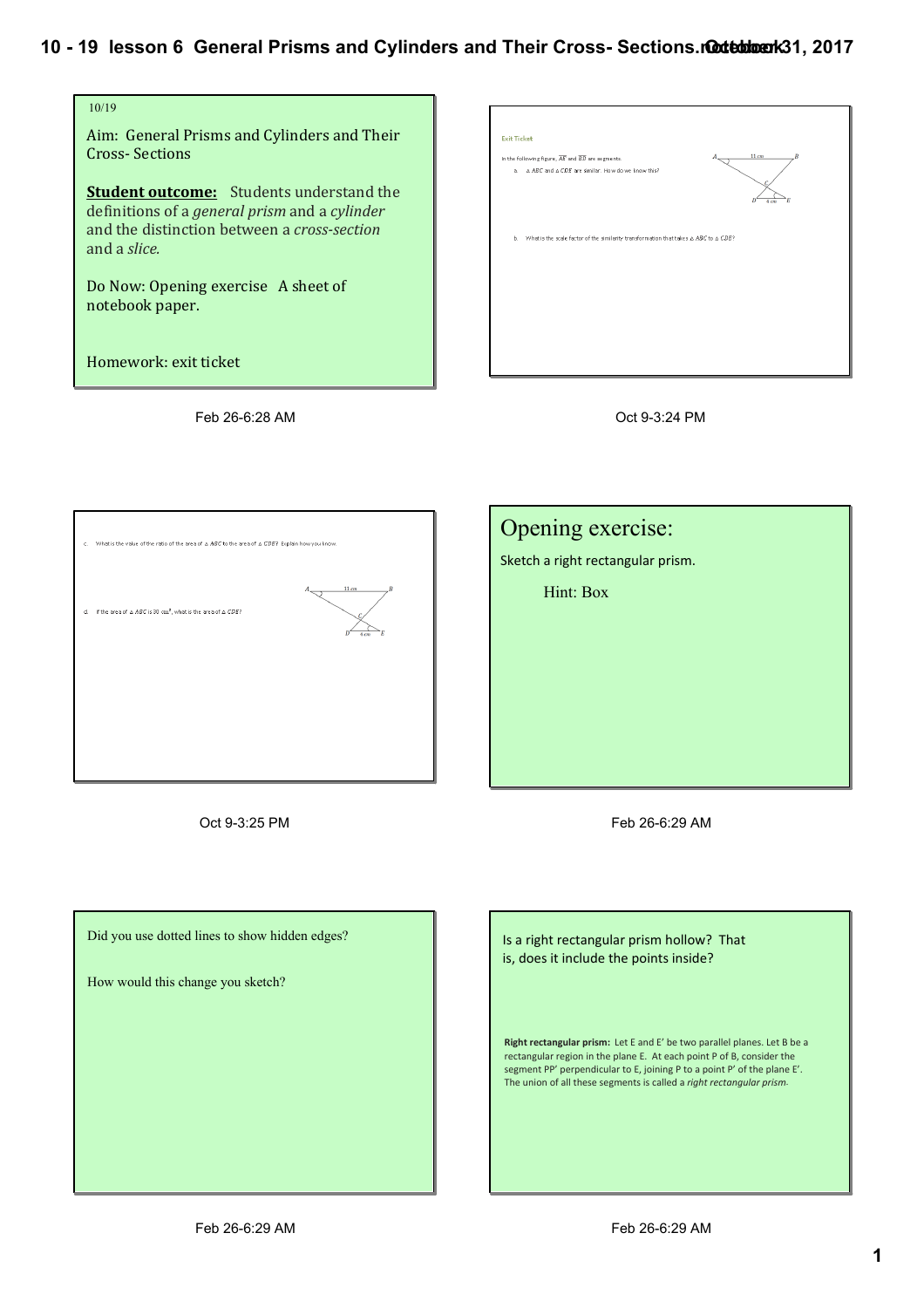









Feb 26-6:29 AM





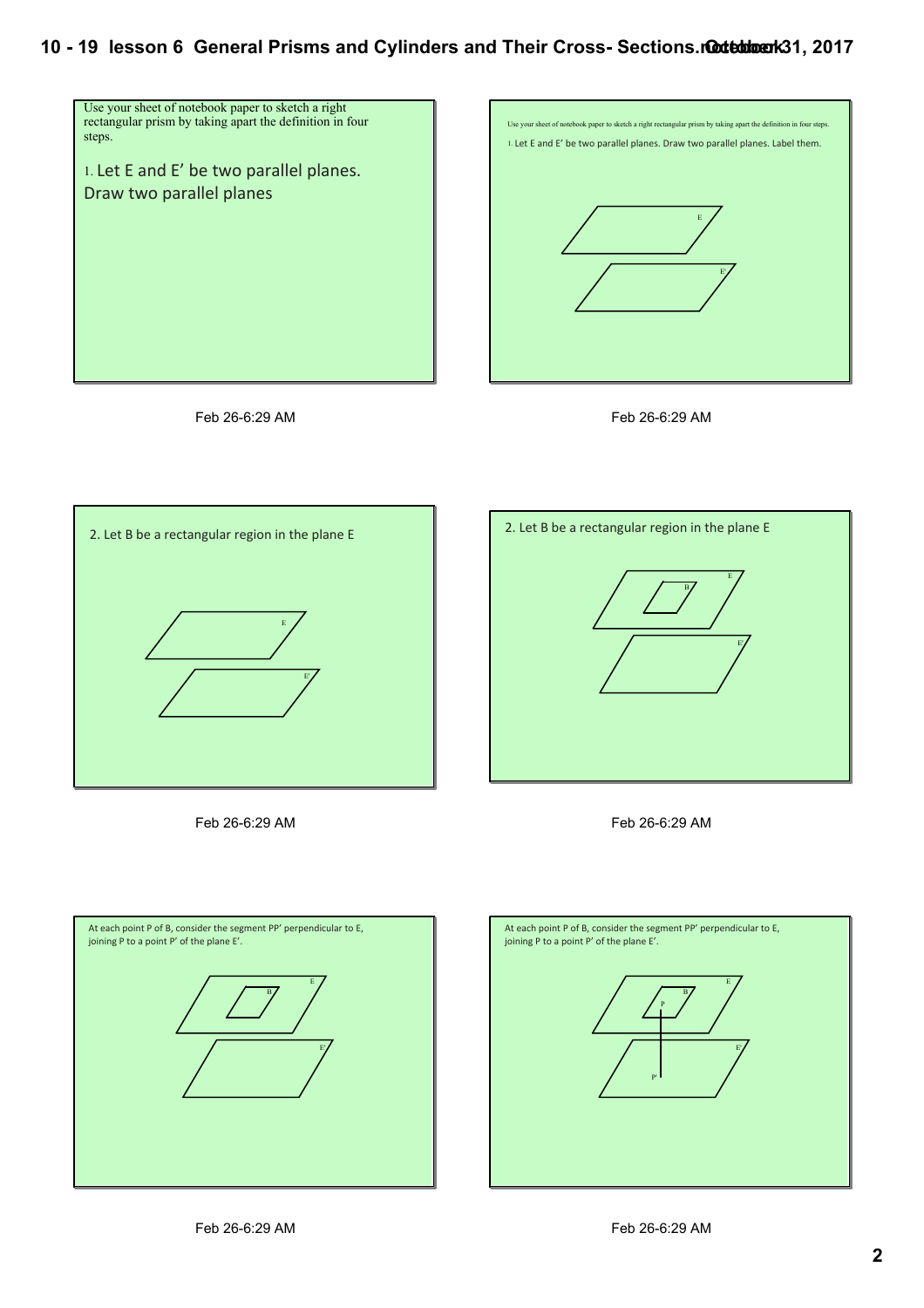

Feb 26-6:29 AM











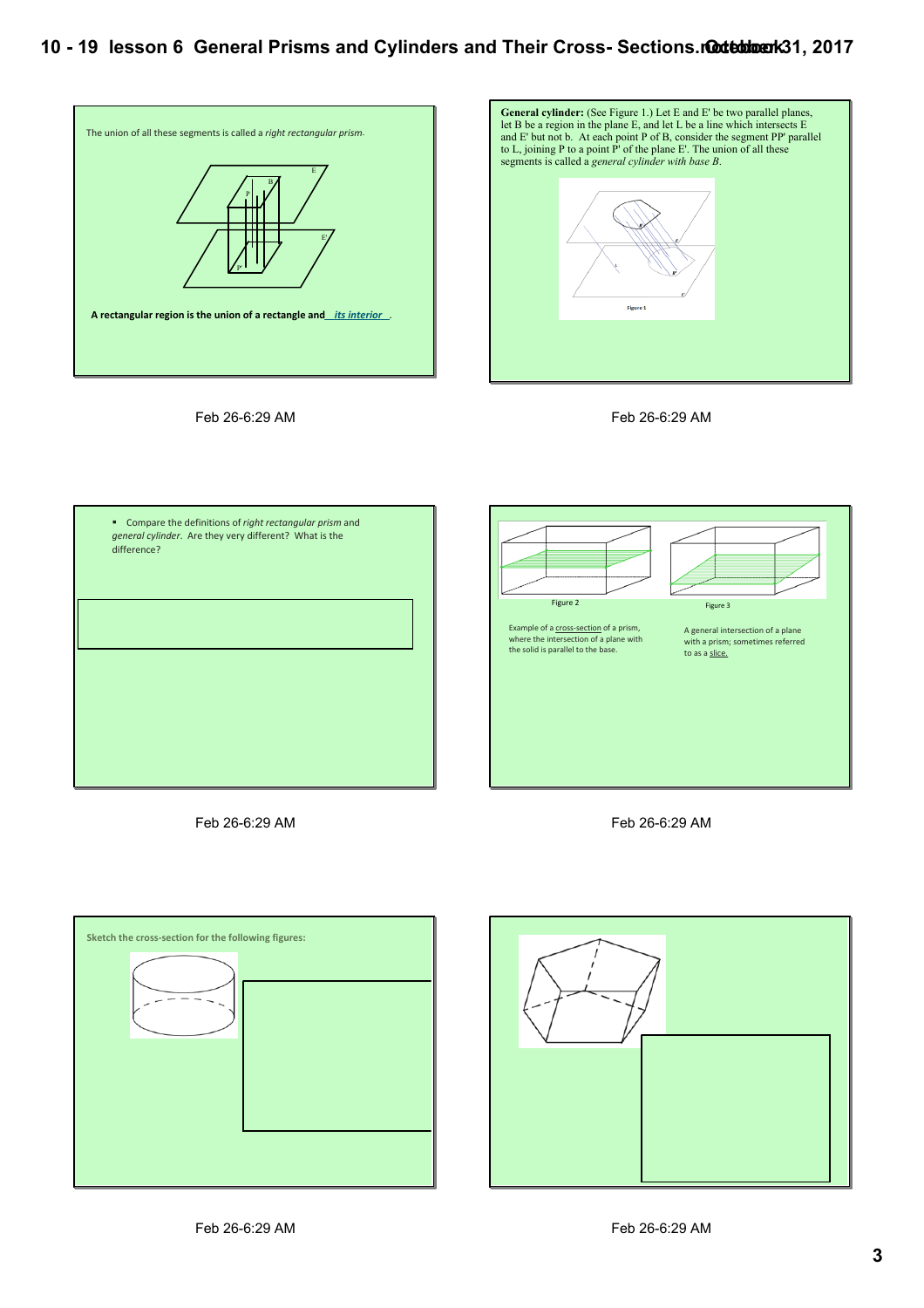









Feb 26-6:29 AM Feb 26-6:29 AM





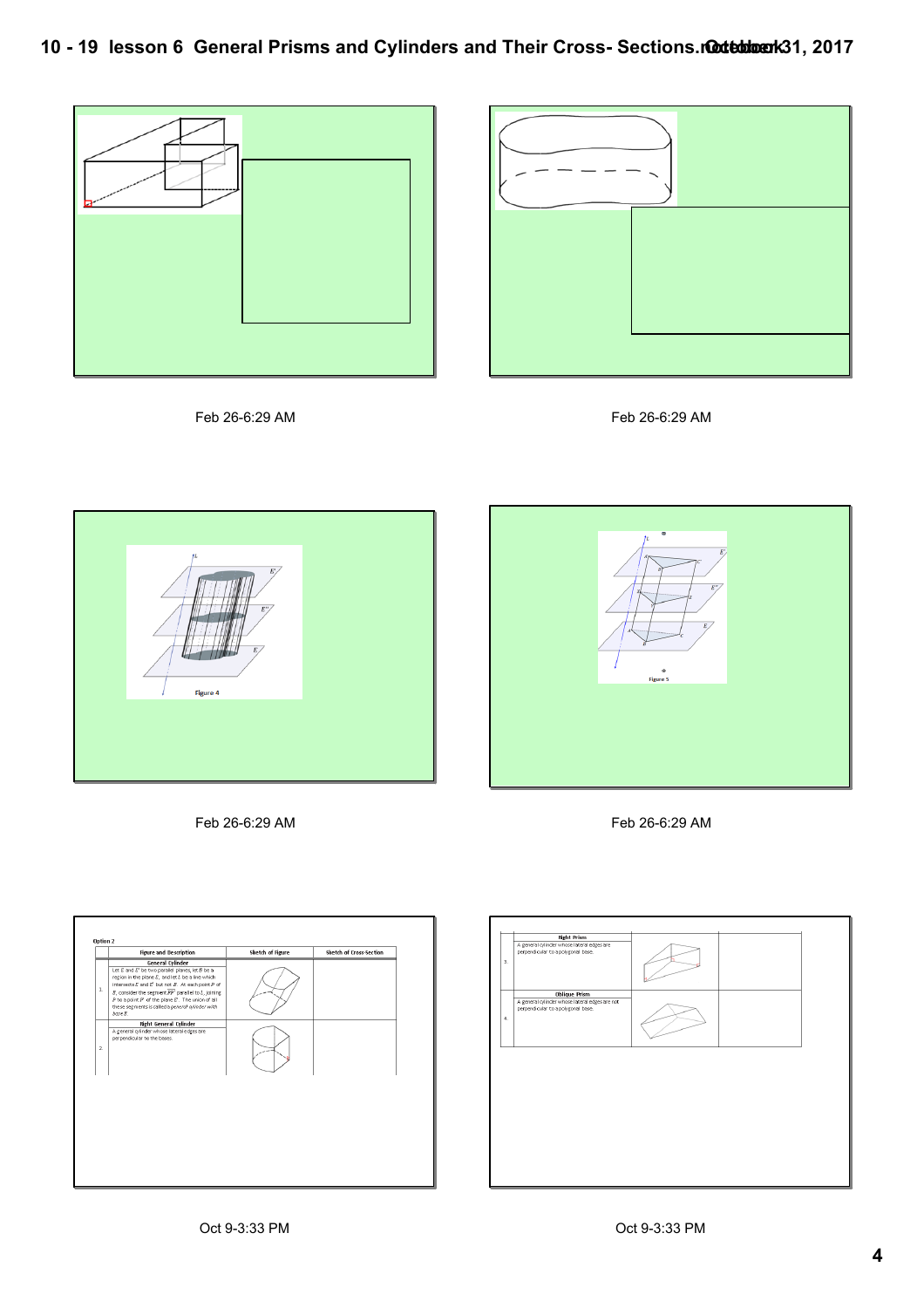



Oct 9-3:34 PM Feb 26-6:29 AM

LATERAL EDGE AND FACE OF A PRISM: Suppose the base  $\overline{B}$  of a prism is a polygonal region and  $P_i$  is a vertex of  $B$ . Let  $P'_i$  be the corresponding point in  $B'$  such region and  $P_i$  is a vertex of  $B$ . Let  $P'_i$  be the corresponding point in  $B'$  such that  $\overline{P_iP_i'}$  is parallel to the line L defining the prism. The segment  $\overline{P_iP_i'}$  is called a *lateral edge of the prism.* If  $\overline{P_i P_{i+1}}$  is a base edge of the base B (a side of B), and F is the union of all segments  $\overline{PP'}$  parallel to L for which P is in  $\overline{P_iP_{i+1}}$  and P' is in B', then F is a lateral face of the prism. It can be shown that a lateral face of a prism is always a region enclosed by a parallelogram.

GENERAL CYLINDER: Let  $E$  and  $E'$  be two parallel planes, let  $B$  be a region in the plane  $E$ , and let  $L$  be a line which intersects  $E$  and  $E'$  but not  $B$ . At each point P of B, consider the segment  $\overline{PP'}$  parallel to L, joining P to a point P' of the plane  $E'$ . The union of all these segments is called a general cylinder with  $h$ ase  $R$ 

Feb 26-6:29 AM Feb 26-6:29 AM

| <b>Problem Set</b>                                                                                                                                                                                                                                                                                                                                                  | H'                                 |
|---------------------------------------------------------------------------------------------------------------------------------------------------------------------------------------------------------------------------------------------------------------------------------------------------------------------------------------------------------------------|------------------------------------|
| 1. Complete each statement below by filling in the missing term(s).                                                                                                                                                                                                                                                                                                 |                                    |
| The following prism is called $a(n)$ $\overline{O}$ $\overline{O}$ $\overline{O}$ $\overline{O}$ $\overline{O}$ $\overline{O}$ $\overline{O}$ $\overline{O}$ $\overline{O}$ $\overline{O}$ $\overline{O}$ $\overline{O}$ $\overline{O}$ $\overline{O}$ $\overline{O}$ $\overline{O}$ $\overline{O}$ $\overline{O}$ $\overline{O}$ $\overline{O}$ $\overline{$<br>a. |                                    |
| The following prism is called a <sub>lty</sub><br>If AA' were perpendicular to the plane of the base, then the prism would be called a[n] <b>K</b> Bases are<br>b.                                                                                                                                                                                                  |                                    |
| c.                                                                                                                                                                                                                                                                                                                                                                  | $\mathsf{Parallel} \mathcal{\ast}$ |
| AA' is called a(n) lateral edge.<br>d.                                                                                                                                                                                                                                                                                                                              |                                    |
| Parallelogram region BB'CC is one of four <i>Latera</i> faces<br>e.                                                                                                                                                                                                                                                                                                 |                                    |
|                                                                                                                                                                                                                                                                                                                                                                     |                                    |
|                                                                                                                                                                                                                                                                                                                                                                     |                                    |
|                                                                                                                                                                                                                                                                                                                                                                     |                                    |

2. The following right prism has trapezoidal base regions; it is a right trapezoidal prism. The lengths of the parallel edges of the base are  $5$  and  $8$ , and the nonparallel edges are  $\overline{4}$  and  $\overline{6}$ ; the height of the trapezoid is  $3.7$ . The lateral edge length $DH$  is  $10$ . Find the surface area of the pris 278.1 Surface aime ۳. 4.050  $\overline{\mathbf{a}}$ 48. Jú Rect =  $378.10^3$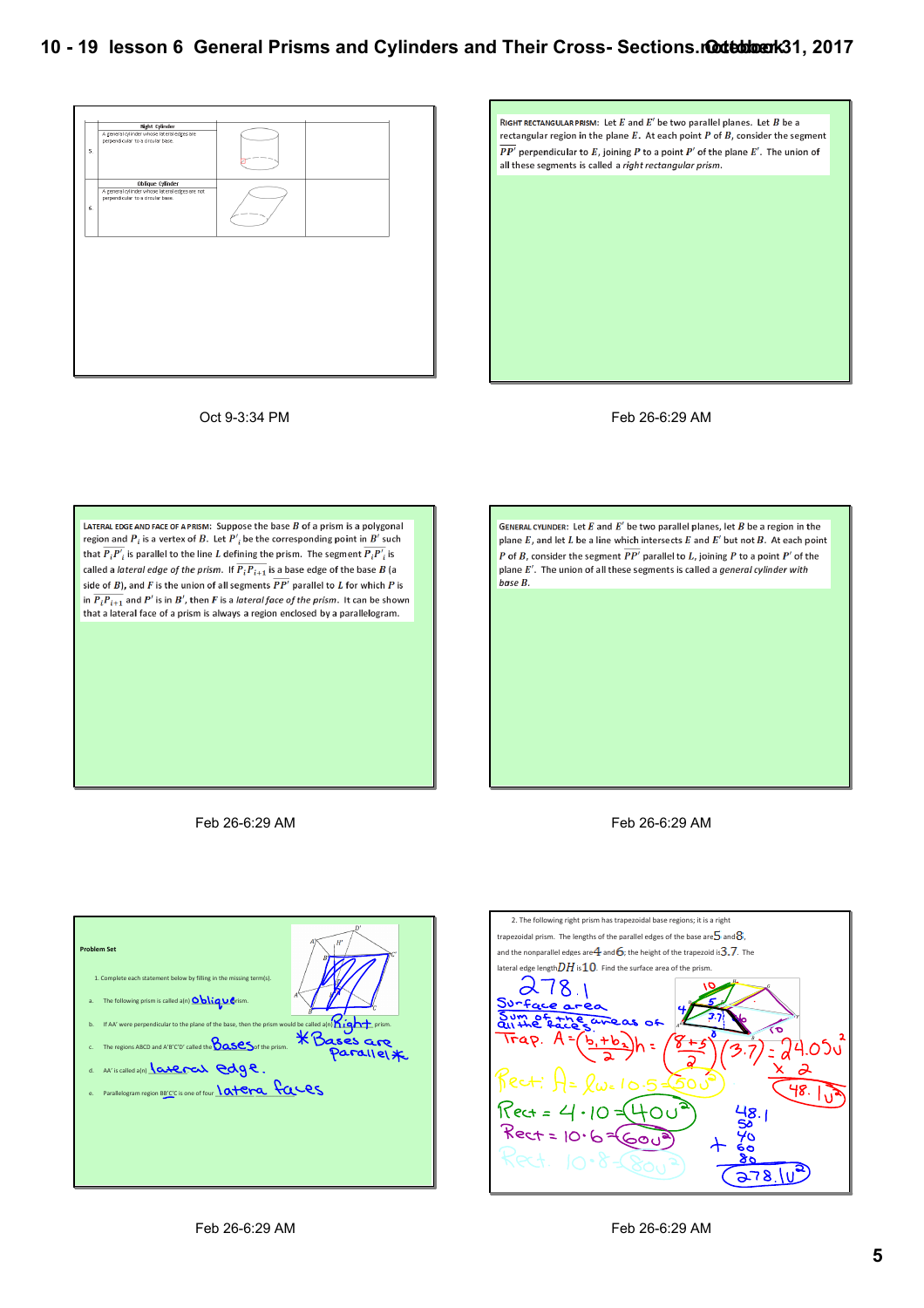















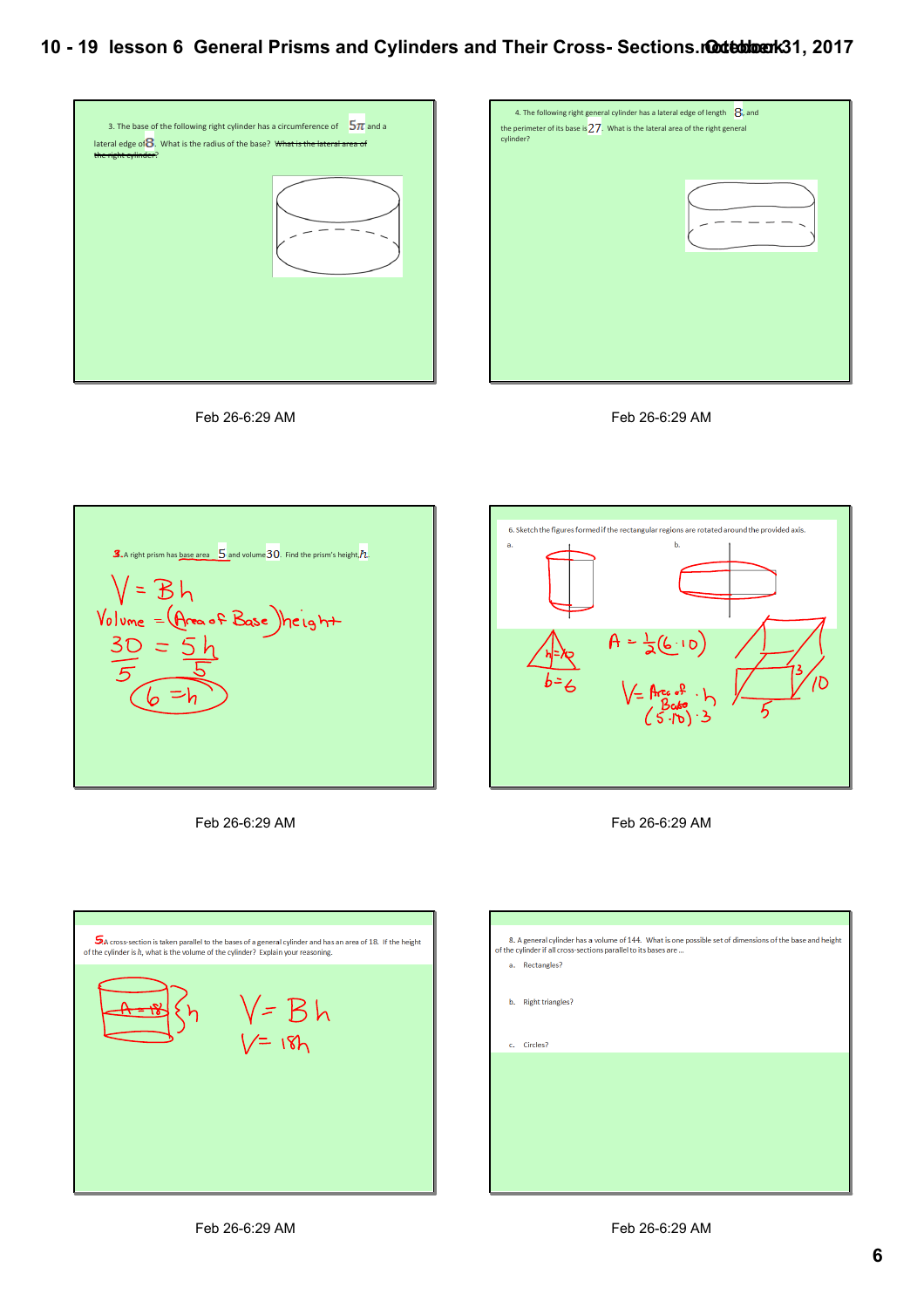



Feb 26-6:29 AM



Oct 31-11:09 AM Feb 26-6:29 AM